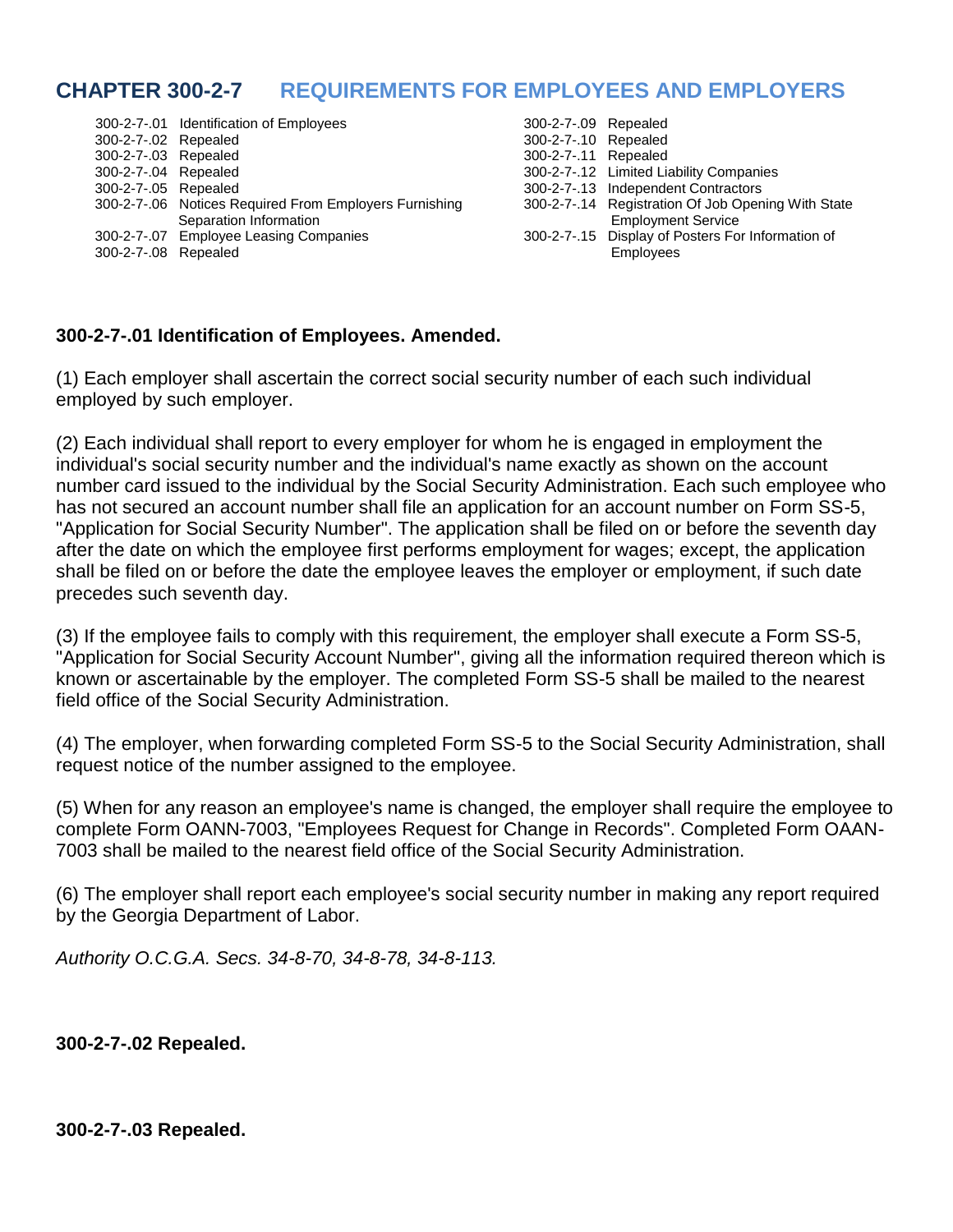**300-2-7-.03 Repealed.**

**300-2-7-.04 Repealed.**

**300-2-7-.05 Repealed.**

### **300-2-7-.06 Notices Required From Employers Furnishing Separation Information. Amended.**

(1) Employers are required to complete Form DOL-800, "Separation Notice", for each worker separated regardless of the reason for separation (except when mass separation Form DOL-402 and Form DOL-402A notices are filed).

(a) The "Separation Notice" must be completed, signed by the employer or authorized agent, dated and delivered to the separated employee on the last day of work in accordance with printed instructions on the Form DOL-800.

(b) If the employee is no longer available at the time employment ceases, the notice shall be mailed to the last known address of the employee within three (3) days of the date that the separation occurred or became known to the employer.

(c) A copy of Form DOL-800, properly executed by the former employer as required by Georgia law, shall be presented to the Georgia Department of Labor local office by any individual filing a claim for unemployment insurance.

(2) The employer, if it is the most recent employer as defined by OCGA Section 34-8-43, may receive a Form DOL-1199FF or DOL- 403FF, "Notice of Claim Filed and Request for Separation Information".

(a) If the Form DOL-800 was presented, the employer may respond and provide separation information on Form DOL-1199FF or Form DOL-403FF if they wish to do so. This shall constitute a timely response to the claim.

(b) If the Form DOL-800 was not presented, in order to be considered a timely response to the claim, the employer must respond to the claimant's statement on the Form DOL-403FF or Form DOL- 1199FF in the manner prescribed herein and in accordance with the instructions printed on the Form 403FF or Form DOL-1199FF.

(3) Form DOL-800 or Form DOL-403FF or Form DOL-1199FF must be signed and otherwise complete for the employer's account to be considered as a timely response to the claim.

*Authority O.C.G.A. Secs. 34-8-70, 34-8-78, 34-8-122, 34-8-123, 34-8-157.*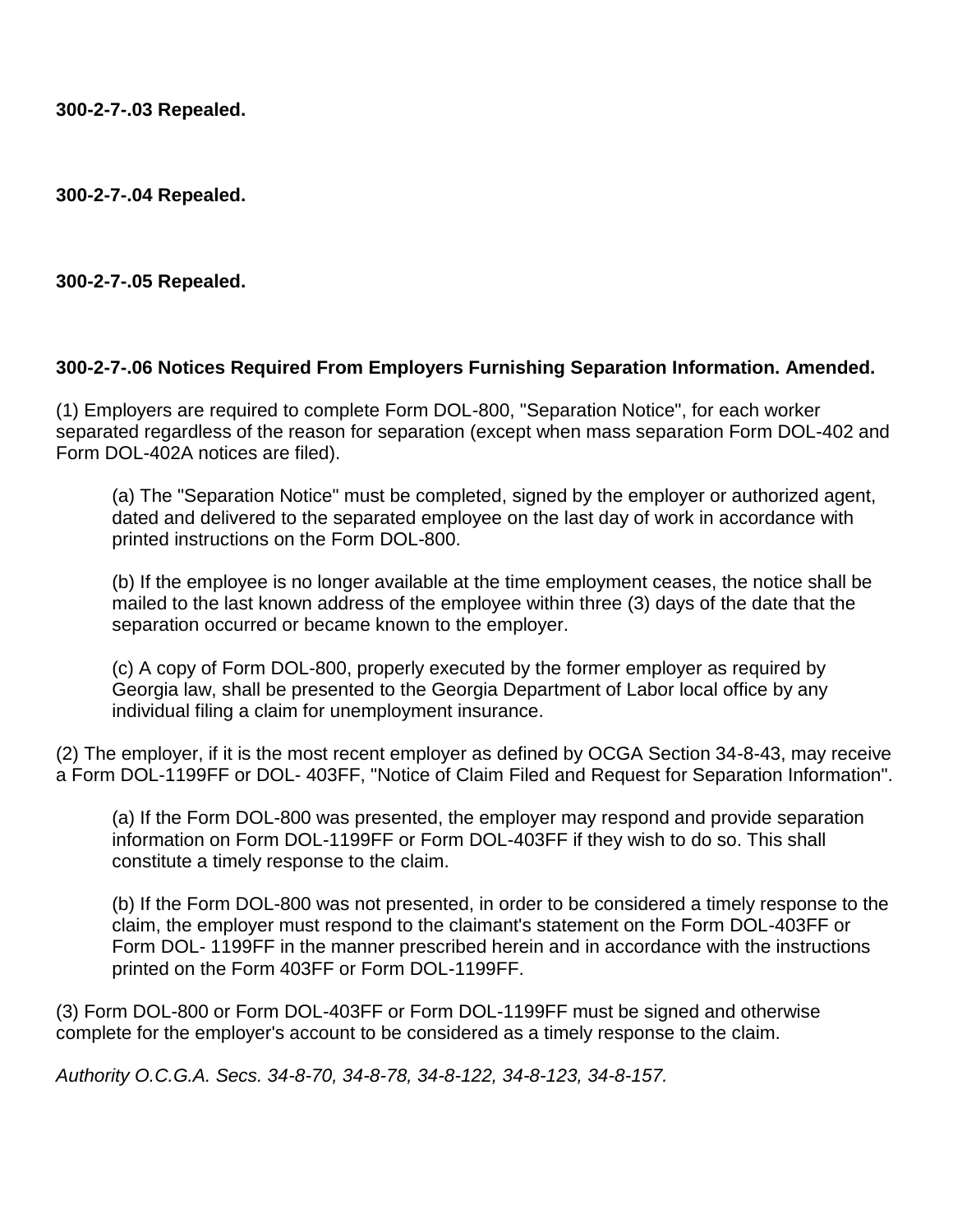# **300-2-7-.07 Employee Leasing Companies.**

(1) An employee leasing company (or professional employer organization) as that term is defined in O.C.G.A. Section 34-8-32 shall not be considered a succeeding employer under the provisions of O.C.G.A. Section 34-8-153 and O.C.G.A. Section 34-8-155 with respect to its clients or customers and shall not acquire the unemployment experience history of its clients or customers. The applicable rate of an employee leasing company shall be determined solely on its own unemployment experience after it became an employee leasing company, subject to the provisions of O.C.G.A. Section 34-8-153.

(2) An employee leasing company shall post a surety bond in the amount of the greater of \$10,000.00 or two and seven-tenths percent (2.7%) of its taxable payroll for the four (4) calendar quarters ending June 30th immediately preceding the effective date of the bond to meet the requirements of O.C.G.A. Section 34-8-172. Such surety bond must be issued by an organization currently licensed and authorized to issue such bond in the State of Georgia and renewed on an annual basis in an adjusted amount as deemed appropriate. The bond shall cover a minimum of one full calendar year and shall also cover the remainder of the calendar year in which it is issued. The bond may not include a cancellation clause. In lieu of such bond, an employee leasing company may deposit with the Commissioner a cash deposit, irrevocable letter of credit or equivalent financial securities acceptable to the Commissioner. The cash deposit shall be a comparable amount as described above. Any deposit of money shall be retained by the Commissioner in an escrow account. Securities shall be in an amount equal to the greater of \$10,000.00 or two and seven-tenths percent (2.7%) of the taxable payroll for the four (4) calendar quarters ending June 30th immediately preceding the effective date of the election. At the sole discretion of the Commissioner, an adjustment in the amount of the bond, cash deposit, irrevocable letter of credit or securities may be required upon sixty (60) days prior written notice.

(3) Notwithstanding the foregoing, an employee leasing company may post a surety bond, irrevocable letter of credit or cash deposit in the amount of \$5,000.00 and thereby comply with the provisions of this rule if all of the following conditions are met:

(a) The employee leasing company must have been a positive reserve employer as that term is used in O.C.G.A. Section 34-8-155 for at least four (4) consecutive quarters during the last twelve (12) quarters immediately preceding the effective date of the bond;

(b) The employee leasing company has not failed during the last twelve (12) quarters immediately preceding the effective date of the bond to file timely all required tax and wage reports, including all such reports of all predecessor employers; and

(c) The employee leasing company submits timely prepayments of unemployment contributions to the department monthly attributable to the applicable portion of the employee leasing company's taxable wage base of the employee leasing company's payroll for each calendar month just completed. This payment is due on the fifteenth (15th) of each month.

(4) The failure of the employee leasing company to submit the prepayment or to attach the supporting data as described herein shall subject the employer to a denial of the privilege to prepay and enjoy the lower bond rate. Should any employee leasing company so fail to submit prepayments and be notified by the Commissioner of the revocation of the privilege, all future employment on behalf of the employee leasing company's clients shall be under that client's name and separate DOL account number.

(5) Any employee leasing company which fails to obtain, or to keep in full force and effect the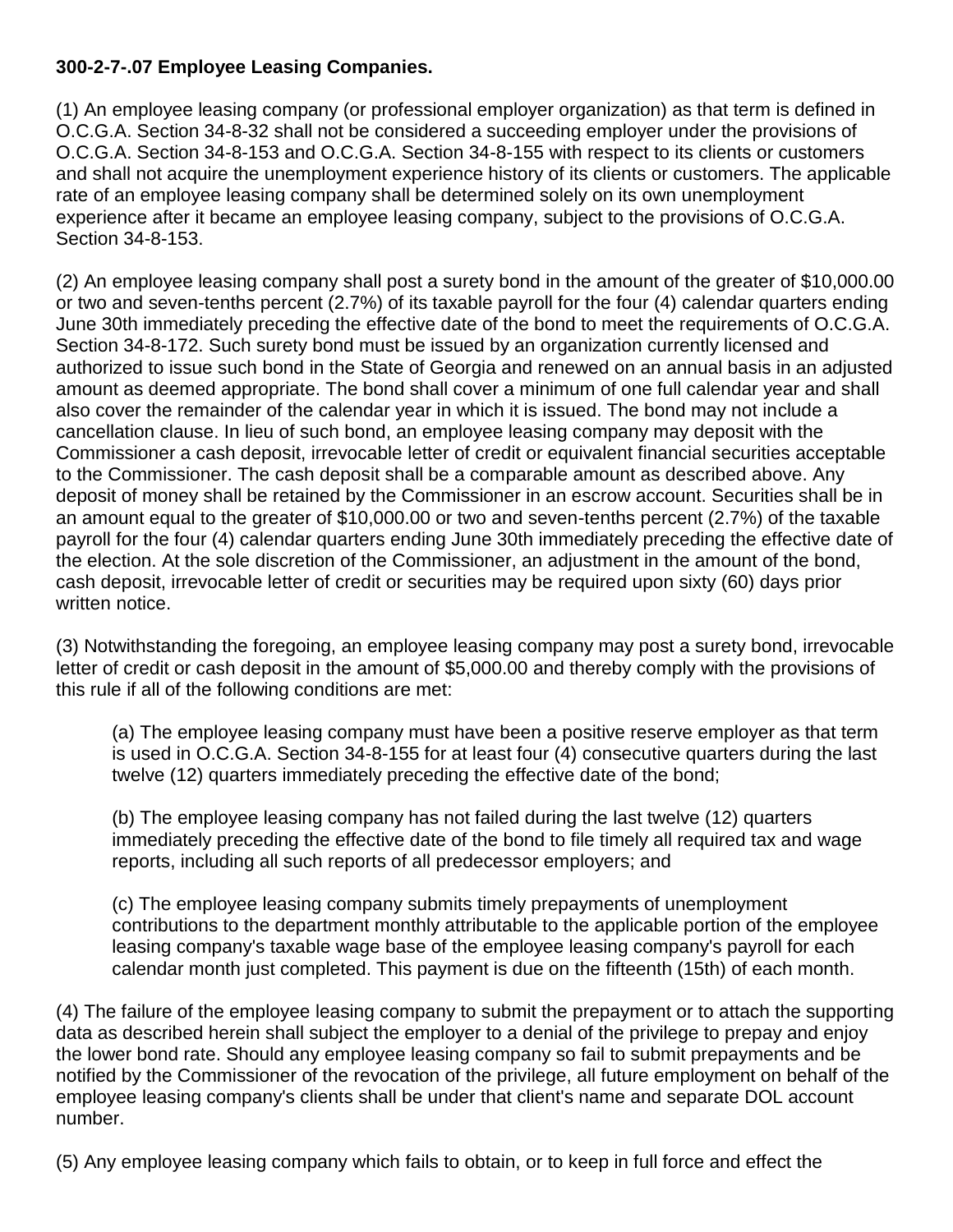applicable surety bond, irrevocable letter of credit, cash deposit or acceptable securities must report all employment of its clients under the client's name and DOL account number, provided, however, the department shall notify any such client in writing of this eventuality. No employer who is a client of an employee leasing company shall be liable for unemployment contributions for employment previously reported by an employee leasing company until such notification has been received by that employer. Such employer will be liable for contributions only for the period of employment which occurs after the notice has been received. An employee leasing company which elects to treat its clients' employees as its own employees must post the bond required by O.C.G.A. Section 34-8-172. An employee leasing company which is unable to obtain a bond automatically elects to treat each client's employees as the client's employees and not employees of the employee leasing company. An employee leasing company cannot do both, i.e., it cannot add certain clients' employees to its own payroll but not include others simply to take advantage of lower unemployment tax rates. A wilful violation of this rule may result in termination of the employee leasing company's privilege to make such election. In the event of such termination of election, under the provisions of these rules, no successorship will occur, therefore a new taxable wage base for the particular calendar year will apply at the time of the termination of election.

(6) If an employee leasing company is new in Georgia and has no previous employment history, the amount of the initial bond, irrevocable letter of credit, cash deposit or securities shall be \$10,000.00 for the first calendar year. Once the employee leasing company has been in business over six (6) months, the amount for the next calendar year's bond, cash deposit or securities may be computed based upon a pro rata estimate of its taxable wages for the four (4) calendar quarters ending June 30th immediately preceding the effective date of the bond. Any surety bond in effect will cease to be in force and effect as of the expiration date of such bond, provided all applicable unemployment contributions which cover this time period have been paid.

(7) All employee leasing companies doing business in Georgia, regardless of whether an adequate bond, irrevocable letter of credit, cash deposit or securities are posted shall maintain and furnish to the department upon request the following records:

- (a) A current list of all clients or customers in Georgia by corporate name and by trade name;
- (b) A physical and mailing address, if different, for all such clients or customers;
- (c) A listing of previous DOL registrations by DOL account number for the clients or customers;

(d) Separate books or records with respect to each client or customer must be maintained, showing, at a minimum, all evidence of wages and other compensation paid to, or on behalf of, the employees, records of hours and days worked and the location where the worker's services were performed;

(e) Names, residence addresses, social security numbers, ownership interests in the employee leasing company, and positions of employment in the employee leasing company of all officers of the employee leasing company;

(f) The federal employer identification number for all clients or customers; and

(g) The employee leasing company must notify the department of any additions, deletions or corrections to the above-described information at least quarterly.

(8) If, after the employee leasing company makes the required deposit, the employee leasing company fails to comply with the Employment Security Law, the department will use the bond,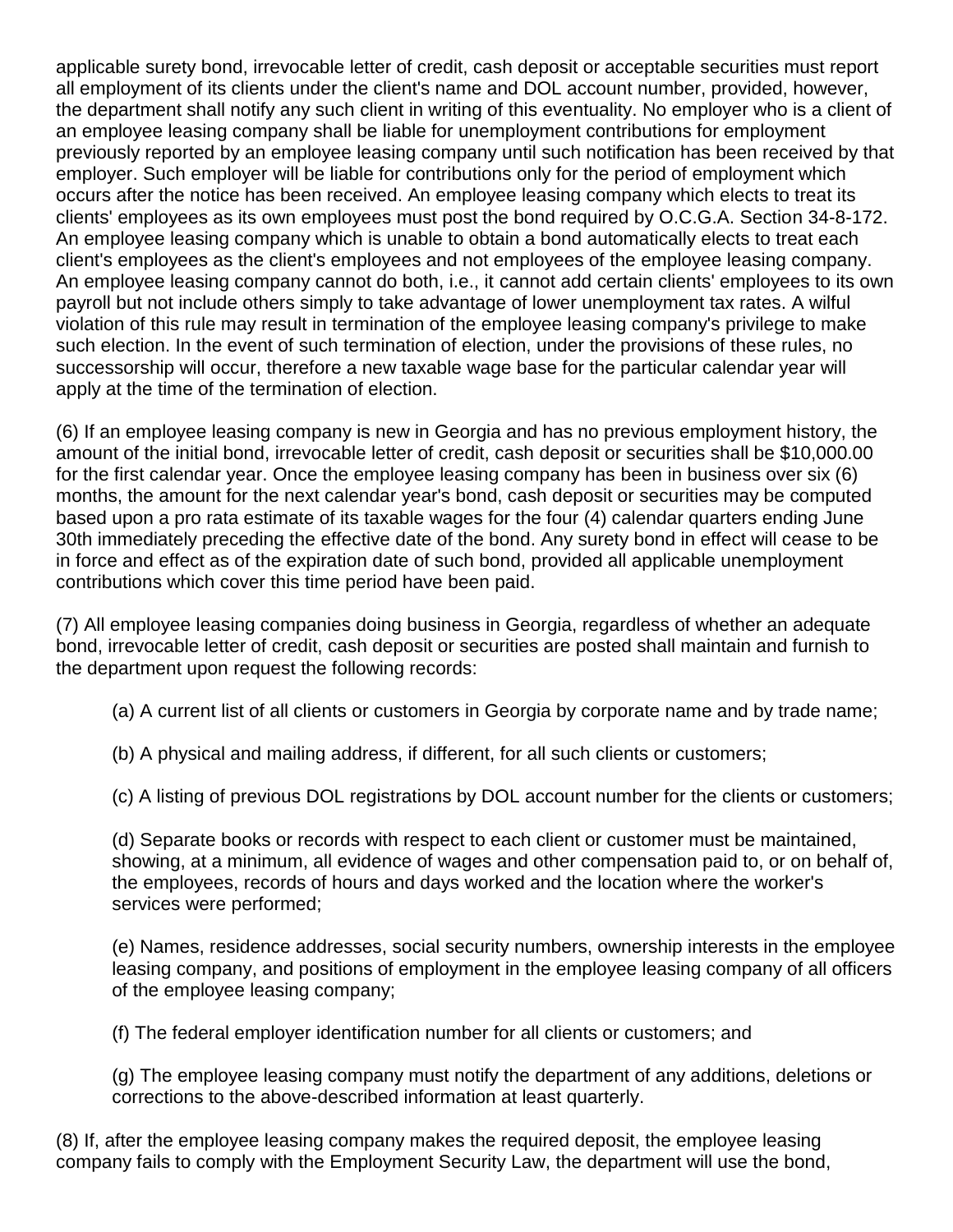irrevocable letter of credit, cash deposit or securities (or proceeds from the sale of the same) to pay contributions, interest, and penalty due on the account. The department may then require a new deposit, or may require the employee leasing company to separately report all employment under its clients' names and account number and applicable tax rate of each client or customer.

(9) Interest earned on cash deposits will be paid into the same fund as other interest and penalties are paid as provided in O.C.G.A. Section 34-8-92.

(10) All information furnished to the department under this rule shall be treated as confidential information as provided in Code Section 34-8-121.

*Authority O.C.G.A. Secs. 34-8-70, 34-8-78, 34-8-123, 34-8-172.*

**300-2-7-.08 Repealed.**

**300-2-7-.09 Repealed.**

**300-2-7-.10 Repealed.**

**300-2-7-.11 Repealed.**

# **300-2-7-.12 Limited Liability Companies.**

(1) Limited liability companies ("LLC") and other similar pass-through entities shall be treated the same as partnerships for purposes of unemployment contributions. If such entity can demonstrate to the satisfaction of the Commissioner that it is receiving some other type treatment for purposes of federal taxation, then the Commissioner shall consider that fact in determining whether remuneration paid constitutes taxable wages for purposes of the Employment Security Law. If an LLC is treated as a corporation for federal tax purposes, the LLC shall likewise be treated as a corporation for purposes of taxation under the Employment Security Law.

(2) If management of the LLC is vested in its members, those members who are actively involved in management shall be deemed jointly and severally liable for payment of unemployment contributions. If management of the LLC is vested in one or more appointed managers who are not members of the LLC, then all members of the LLC may nonetheless be deemed jointly and severally liable for payment of unemployment contributions, provided, however, any member who can demonstrate to the satisfaction of the Commissioner of Labor that the member has no legal authority or control over whether unemployment contributions are paid or employers' quarterly wage and tax reports are filed can be relieved of liability.

*Authority O.C.G.A. Sec. 34-8-70.*